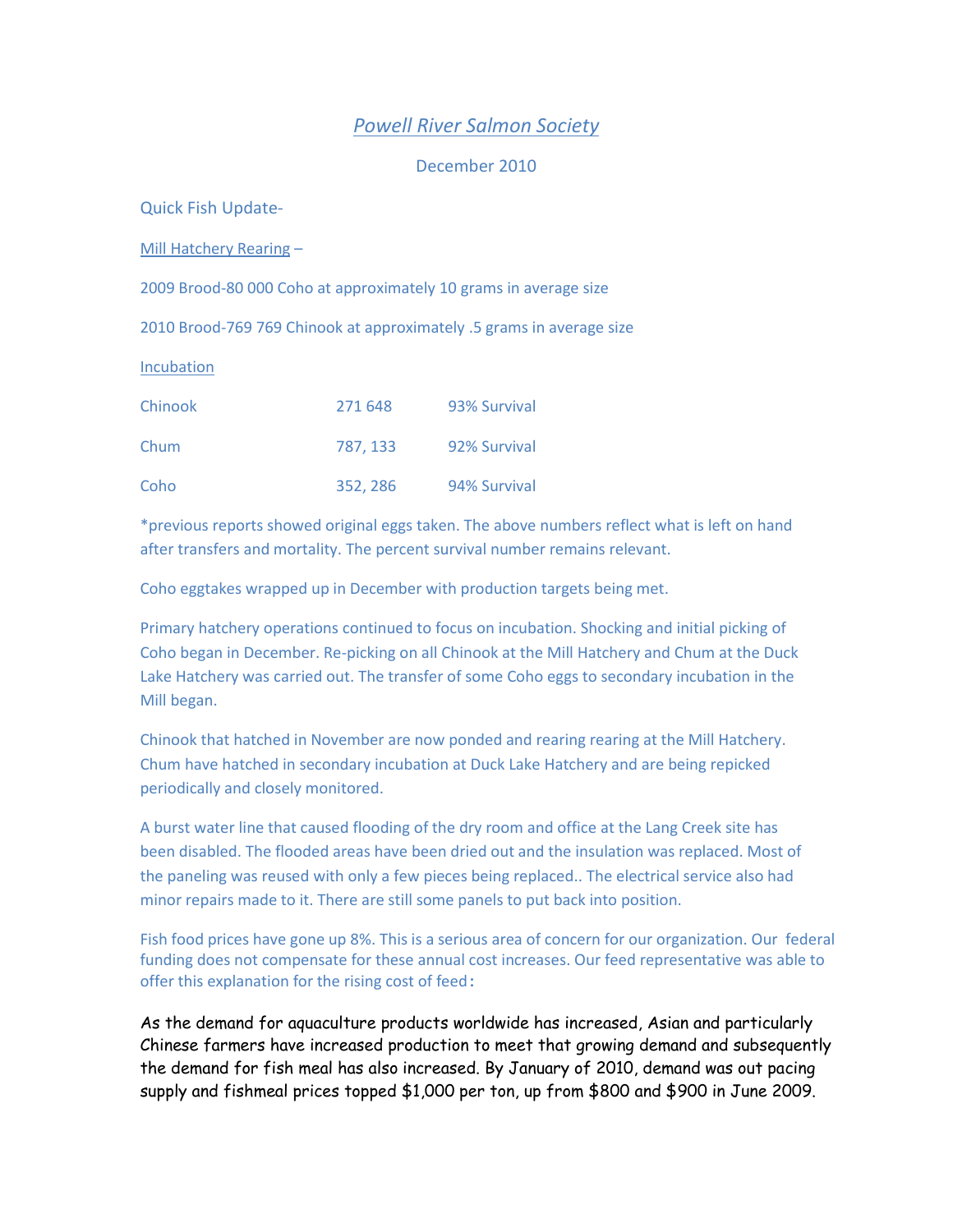After Chile experienced a magnitude 8.8 earthquake in late February 20 to 30 percent of the country's fish meal production capability was destroyed and U.S. fish meal prices jumped to \$1,200 to \$1,500 a ton by mid-March. Then a deep water oil platform in the Gulf of Mexico exploded and crude oil began spewing into the one of the world's most productive Menhaden fisheries. The Gulf of Mexico accounts for 10 to 15 percent of the world's fish meal production. While the largest Menhaden processor in the Gulf of Mexico claims it is within its five-year averages for catch and the fishery remains open, buyers panicked and sent fish meal prices soaring. Fear that fish meal won't be available pushed prices higher. One can attribute half the price increase to the earthquake in Chile and the oil spill in the Gulf, and the rest to increased demand from China.

**Bio-Oregon diets that are fishmeal and fish oil based are more heavily impacted by the above. BioVita is premium all fishmeal and fish oil diet.** We had the choice to reformulate BioVita or increase its price to reflect current raw material costs. BioVita was developed several years ago in response to DFO request for a premium diet and in particular with respect to Chinook and 1st feeding. Since its inception we have had nothing but tremendous success with this diet, with good FCRs, low mortality and superior growth. Starter diets do not make up a large part of the entire volume of hatchery feed budgets so we decided to maintain the traditional BioVita formula. For those wishing a less expensive starter we offer BioClark's - all fish oil, but with some land based protein. Bio-Olympic is an excellent performance diet, BioClark's is fed by many for Chum or when target size can be reached without the requirement for a performance diet.

DFO is pleased that we maintained the original successful BioVita formula. They realize that premium ingredients are expensive and are continuing to feed it this year because they have confidence in it.

I appreciate our representative's knowledge of the market influences impacting feed costs. Most Hatchery facilities have had to make changes to the fish production numbers as well as size of fish released to compensate for the unfunded cost increase. It remains to be seen if this adjustment in production will have a negative impact on the overall survival of the hatchery produced fish.

Water Quality data collection continued with biweekly sampling of the Lang Creek Watershed). Routine sampling includes a test for color, ph, turbidity, temperature, salinity flow, and general weather conditions. The information is collected and used to compile an annual report. Last year's report can be found on our website at [http://www.prsalmon.org/about-the-fish/lang](http://www.prsalmon.org/about-the-fish/lang-water-monitoring-program/)[water-monitoring-program/](http://www.prsalmon.org/about-the-fish/lang-water-monitoring-program/)

Donation-Robin Cromie donated much of his services this past summer to cut the grass at the Lang Creek site. A thank you letter was issued.

## *See below pictures*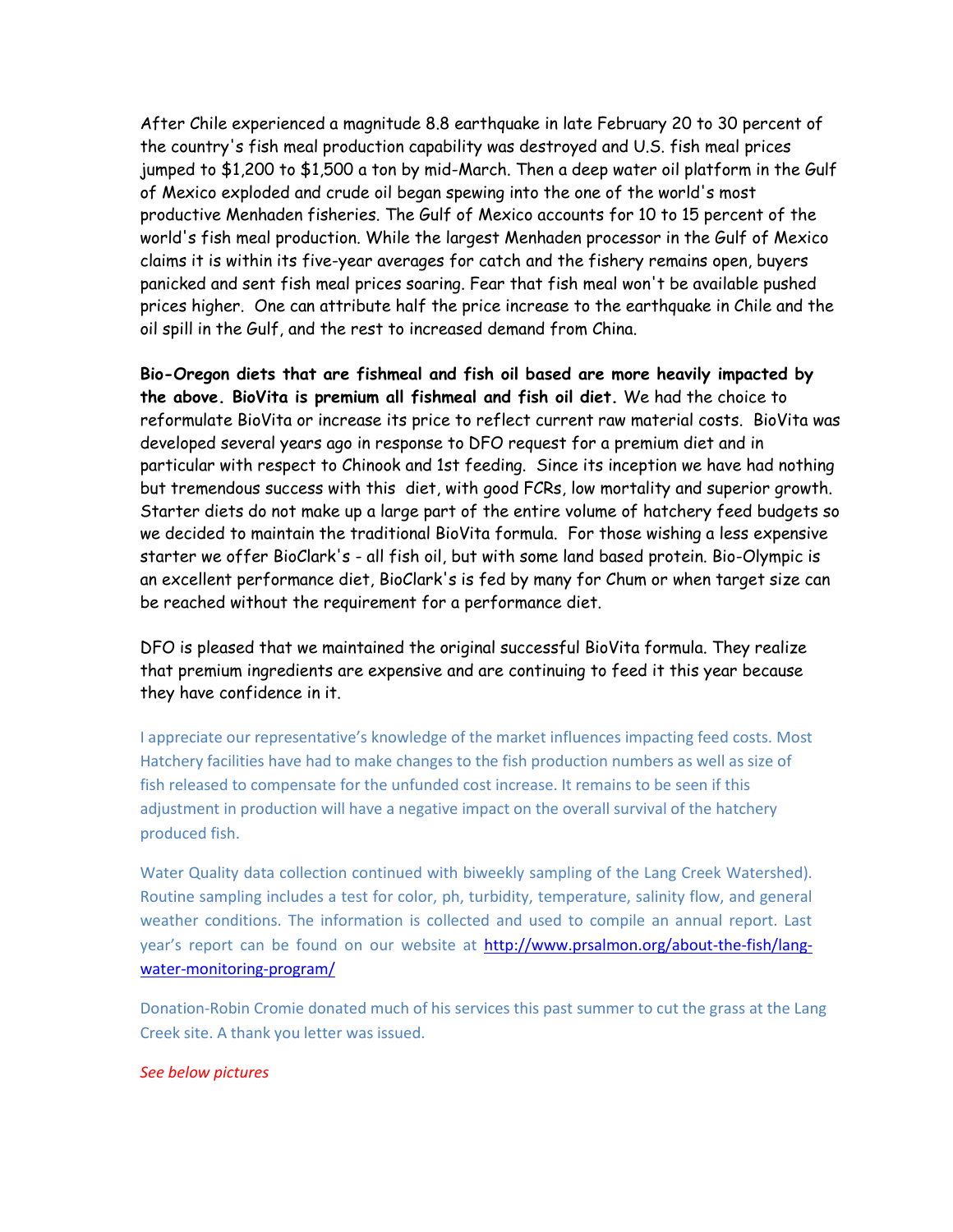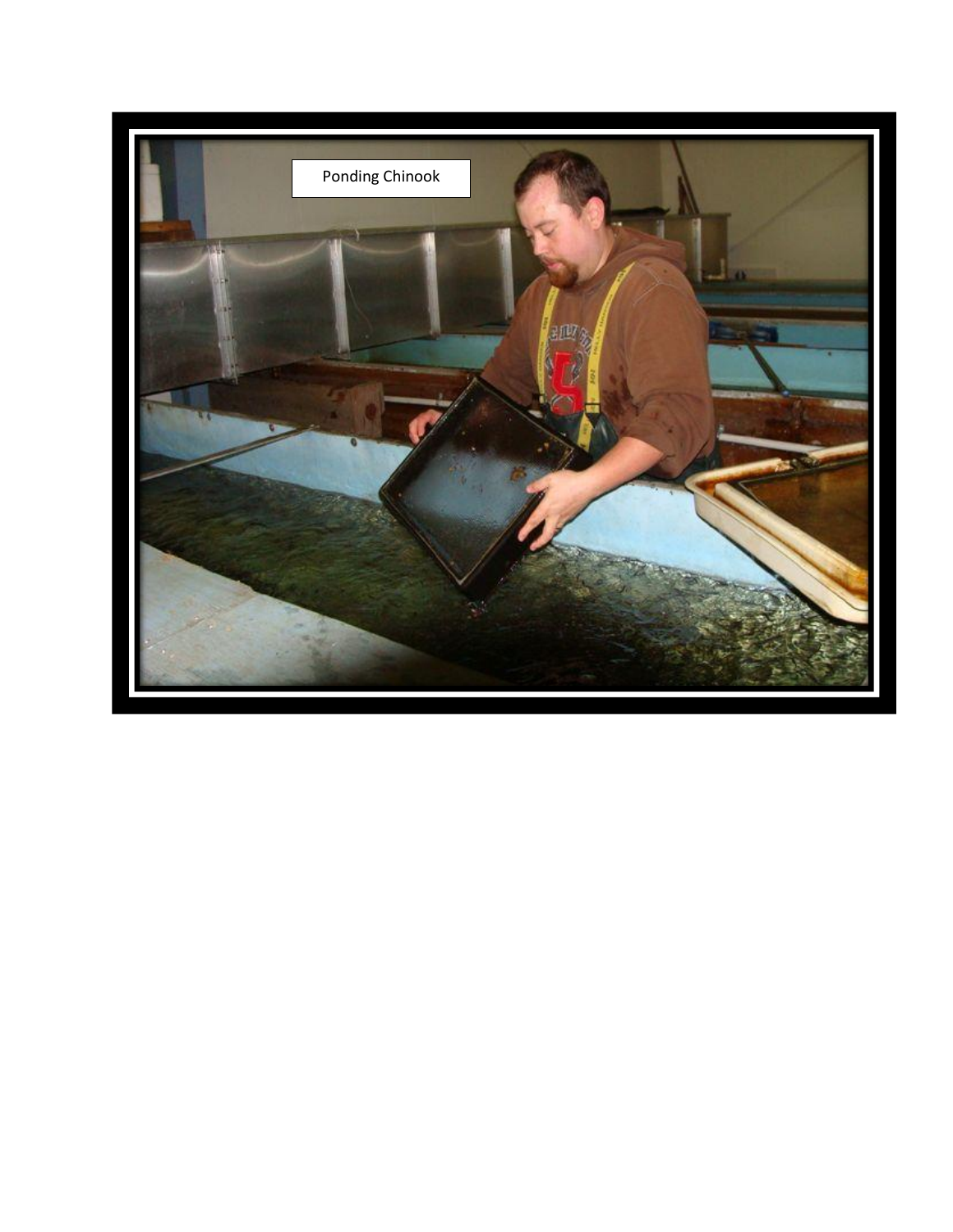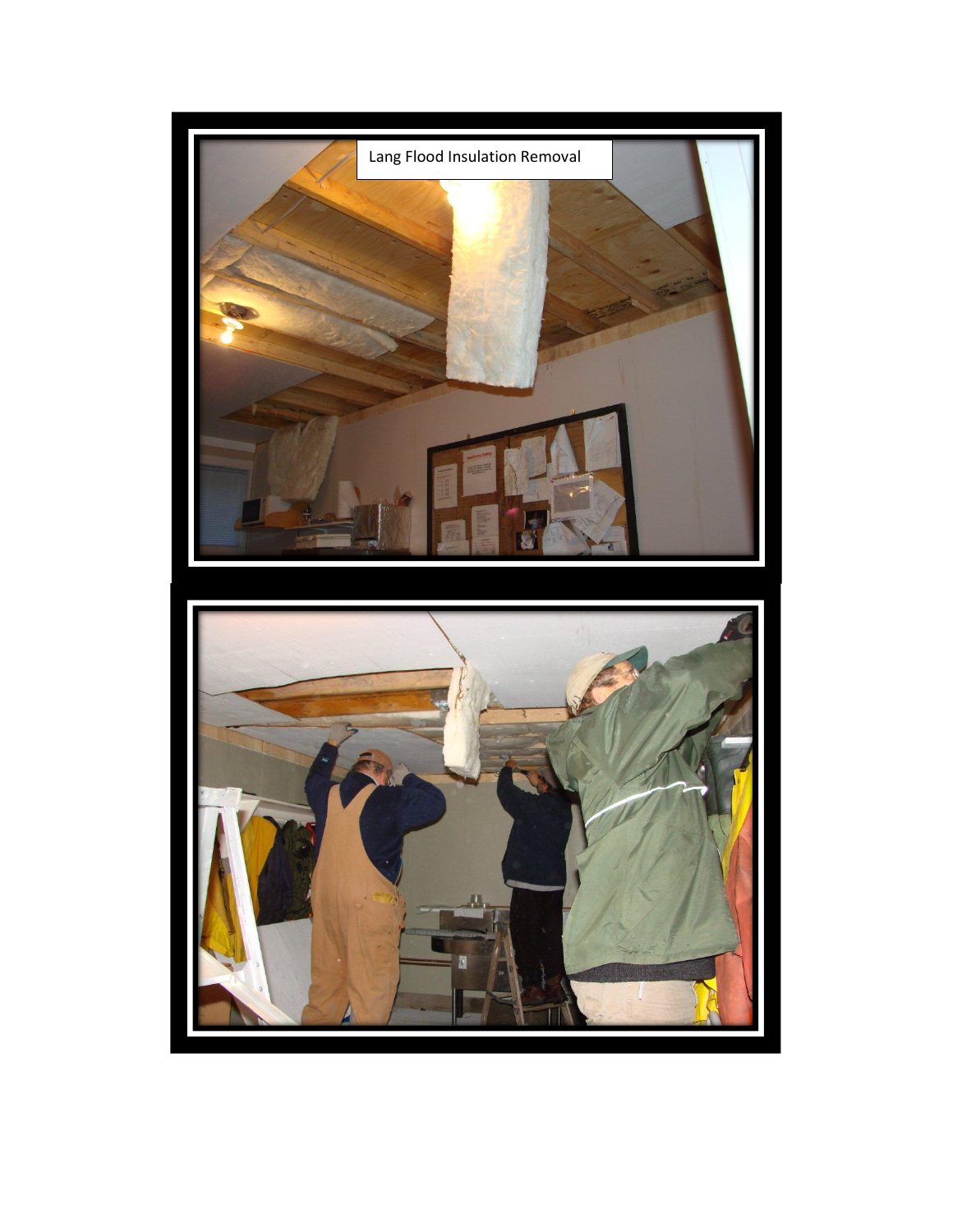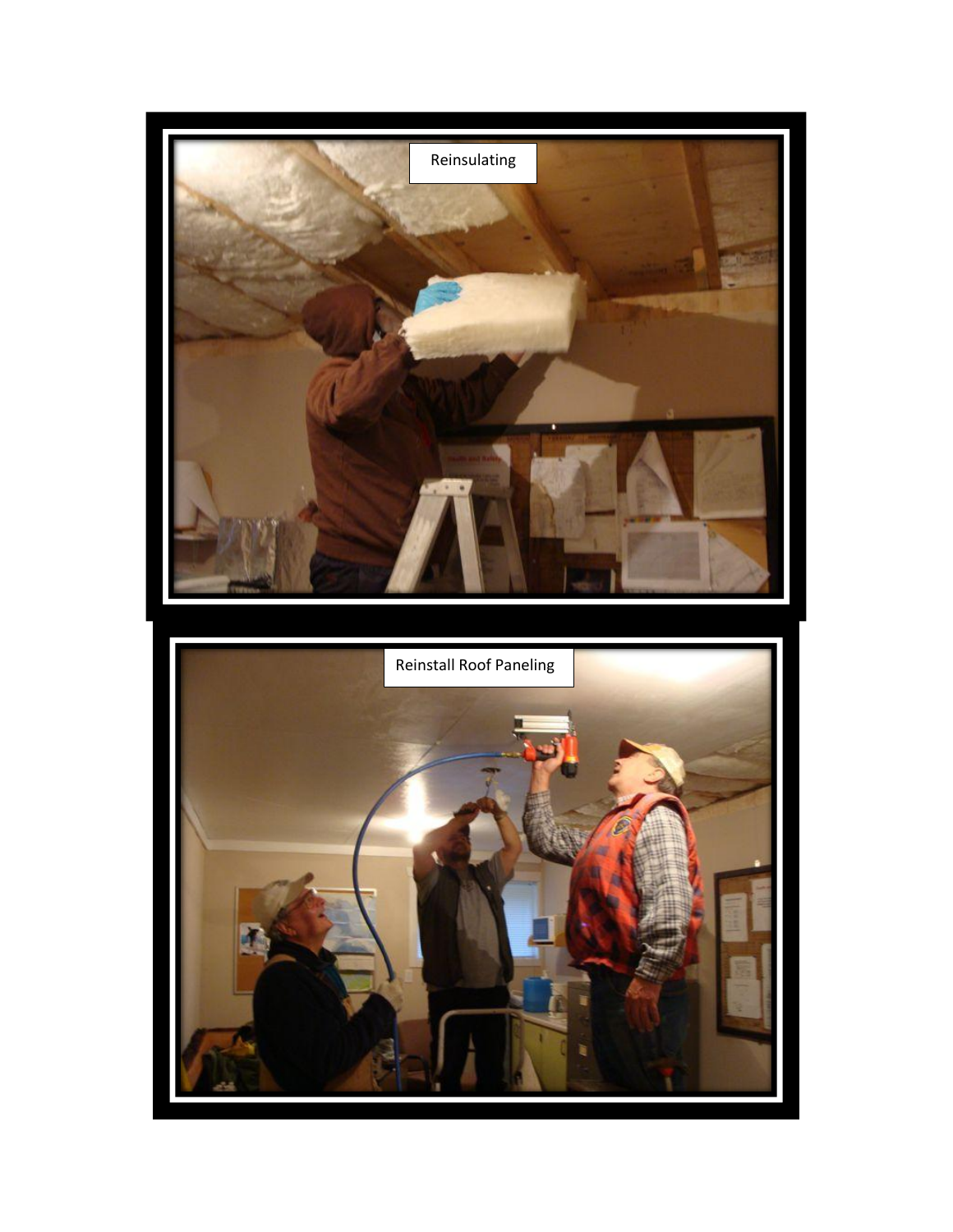The below link will take you to the recent article in the Powell River Peak newspaper.

<http://www.prpeak.com/articles/2010/12/01/news/doc4cf5a7c410600751191178.txt>

## *Report from Desolation Sound Salmon Enhancement Society- re Coho eggs supplied by PRSS*

Written by John Dixon for the Desolation Sound Salmon Enhancement Society

The Coho eggs supplied to the Desolation Sound Enhancement Society (DSSES) group by the PRSS in January of this year (from fall, 2009 Lang Brood stock) have become a very successful crop of smolts.

The eggs were incubated at Rob Smeal's facility in Doctor Bay, and there has been very limited mortality. They will be released into Refuge Lagoon in stages, with the first batch going in by helicopter this March. (See Coho smolt picture) (See Helicopter at Doctor Bay)

The general state of the Coho side of the DSSES enhancement efforts is good, with this year's Fall returns of mature fish the largest ever observed for a decade. Scot Rempel reports that, for several weeks running, he daily observed batches of six to a dozen fish staged at the old dam site, waiting to run into the Lagoon at the tide change. (See pic of Coho at entrance to Refuge Lagoon)

Similarly, the cohort of smolts emerging this spring was, in the words of Delia Becker - Scot's wife and partner in the fish work - "a virtual cascade".

All of this suggests that the years of habitat reclamation in the Lagoon are finally paying off. A number of streams have been worked through, and there are now several kilometers of productive spawning water for the fish. When the first Lang Creek Coho smolts are flown in in a few months, they should find a good home.

The Desolation Sound group is most grateful for the generous supply of Lang Coho eggs provided by PRSS. We have been successfully using eggs from Rob Smeal's brood stock at Doctor Bay, but the Lang fish come from a watershed that is very similar to the Refuge Cove situation. Beyond their possibly providing a better "fit", we feel that the greater degree of genetic diversity is an additional benefit. Thank you PRSS!!

*See below pictures*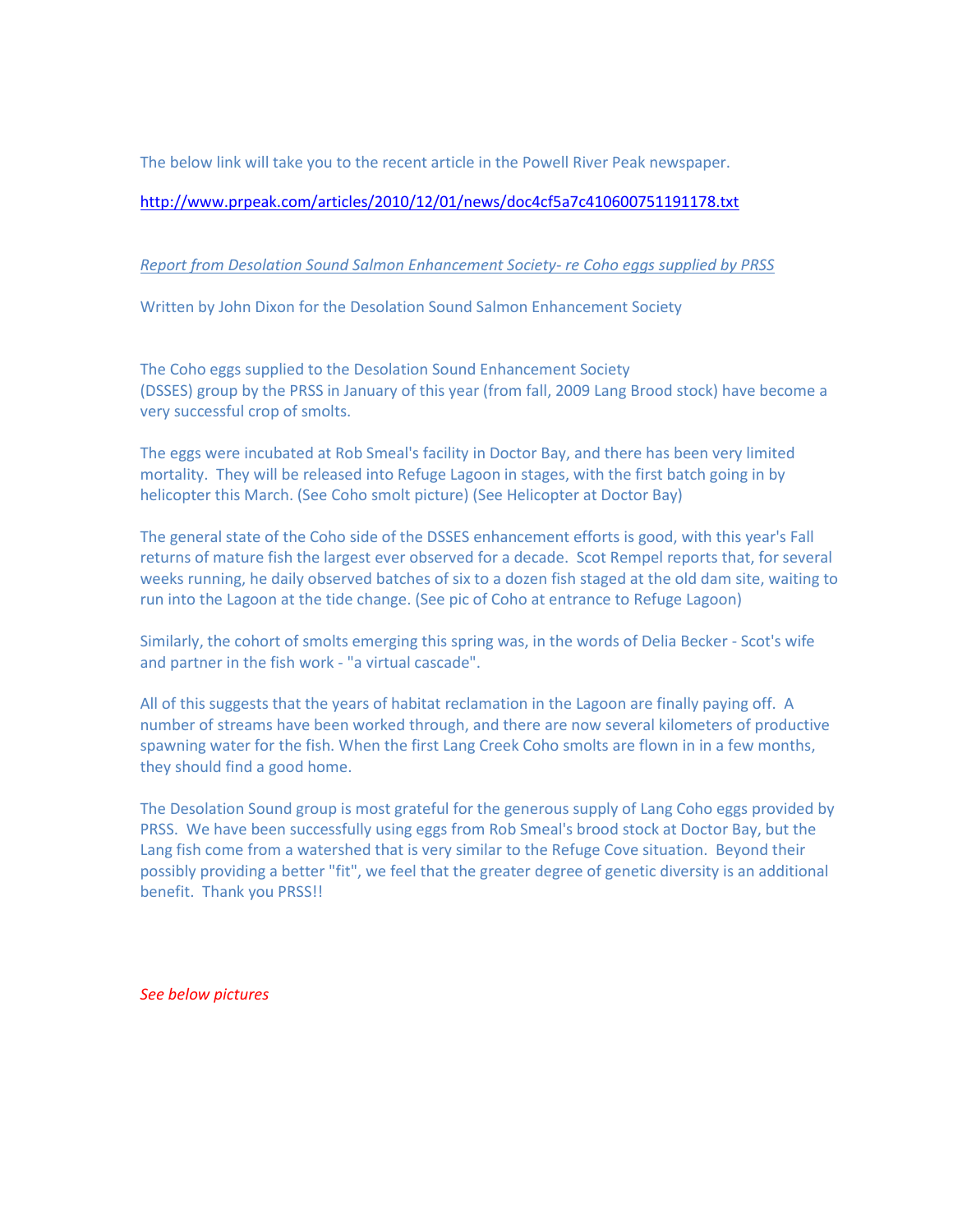